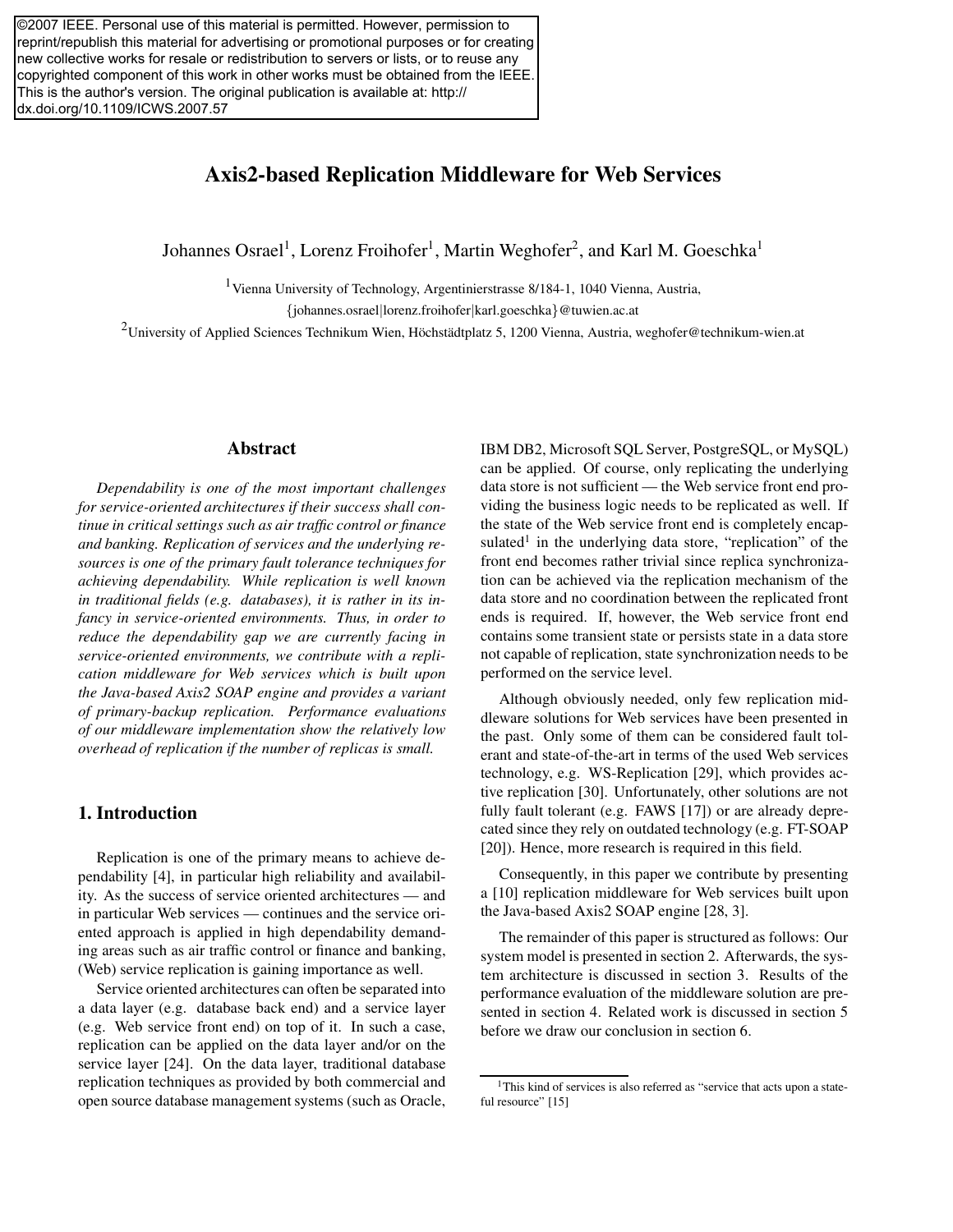# 2. System model

Our replication middleware is primarily targeted to replication of stateful Web services, since replicating stateless services is comparatively easy (w.r.t. stateful services) since no state needs to be synchronized. For stateless services, in principle, merely several instances need to be deployed on different hosts in the distributed system. Nevertheless, our middleware is beneficial for replication of stateless services as well, since it provides the abstraction of a logical service group (comprising several replicas), which reduces complexity for the application programmer.

#### **2.1 Replication model**

Our replication middleware has been designed for a variant of primary-backup replication, however, our modular design allows to plug-in other replication protocols (e.g. active replication [30] or coordinator-cohort replication [9]) with modest efforts.

In the original primary-backup approach [10], only one of the replicas — the primary — processes the clients' requests and forwards the updates to the other replicas — the backups. Thus, this technique is also called *passive* replication.

A variation of the original approach, which we have implemented in our middleware, is to forward the client invocations to the backups, which have to process them as well. Thus, the replica behavior must be deterministic in this variant. That is, sources for non-determinism such as non-deterministic functions (e.g., random(), time()) or the scheduling of concurrently executing conflicting transactions need to be avoided, e.g. by the use of a deterministic scheduler and by removing all non-deterministic function calls. Our primary-backup variant is similar to active replication [30] in the sense that all replicas are "active" and process the requests, but requires weaker multicast primitives (FIFO ordering instead of total order), since all client requests are forwarded to the primary replica first.

In primary-backup replication (including our variant), updates can be propagated either in a synchronous (eager, blocking) or asynchronous (lazy, non-blocking) fashion to the backup replicas. In the first variant, all replicas are updated before the reply is sent back to the client. Thus, replicas are always consistent and read operations can be performed on local copies. In the latter variant, the reply is sent to the client immediately after the primary has processed the request. Updates are propagated afterwards. This approach yields to better response time but replicas are not always consistent. Thus, read operations on backup copies might return stale values.

In a primary-backup approach, at least one replica (the primary) exists which has all updates. Moreover, FIFO ordering of operations is easy to achieve since all operations are directed to the primary. However, the primary replica might become overloaded. While a crash of a backup replica does not require specific actions by the replication protocol, a crash of the primary replica requires reconfiguration since a new primary needs to be elected.

Primary-backup replication can either be performed on the data level (i.e. via the underlying database) or on the service level of a stateful service. For a discussion on replication options in service-oriented systems see [24]. Our replication middleware performs replication on the service level and thus can be also used for services with transient state or data stores that are not capable of replication.

### **2.2 Failure model**

We consider both node and link failures (partitioning), i.e. the crash failure [13] model is assumed for nodes and links may fail by losing but not duplicating or corrupting messages.

A group membership service is assumed in our system, which provides a single view of the nodes within a partition, i.e. it is used to detect node and link failures. Furthermore, we assume the presence of a group communication service which provides multicast to groups with configurable delivery and ordering guarantees.

#### **2.3 Replication and service-orientation**

Although one of the main goals of service-oriented architectures is inter-enterprise integration, replication as it is required and used in critical settings such as air traffic control is an intra-enterprise concern. That is, replication is not applied across organizational boundaries. Thus, replicas of a certain service can reside in a homogenous environment and replication middleware can be optimized for a certain kind of Web services technology, e.g., our replication middleware is targeted to Axis2 Web services. Therefore, today's replication frameworks for Web services can reuse many of the concepts of traditional (homogenous) replication frameworks used in distributed object systems or database systems as we have argued in previous work [25]. Some differences compared to traditional replication systems are caused by the coarse-grained nature of services, which allows certain optimizations (e.g., internal data structures) in the service replication middleware. Scalability, another major challenge addressed by service-oriented architectures, can be me mastered by looser forms of replication coupling. For instance, in case of our primary-backup scheme, loose replication coupling can be achieved by asynchronous update propagation.

While state-of-the-art Web service replication middleware frameworks (including our solution) address today's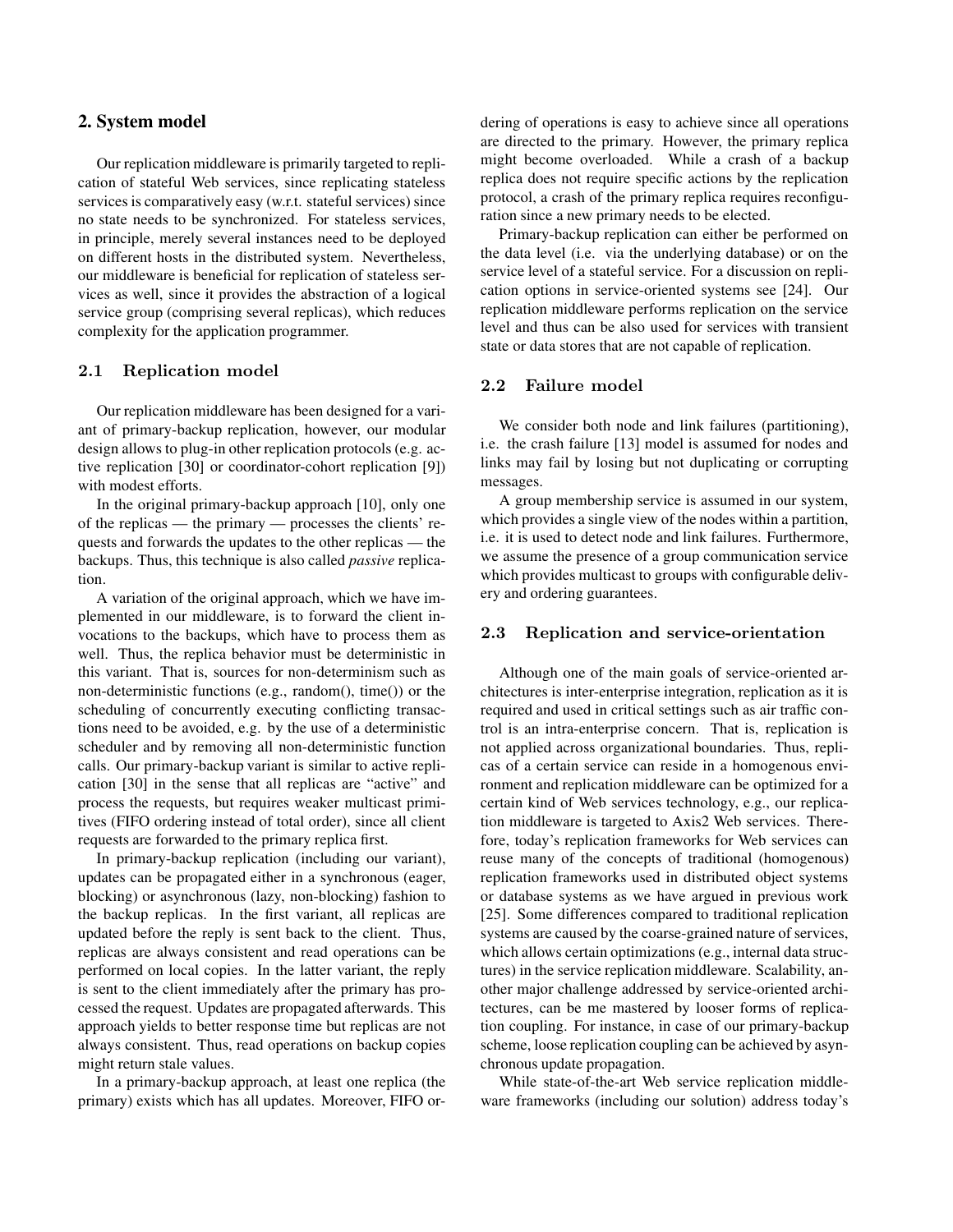

**Figure 1. Middleware architecture**

requirements for replication in service-oriented settings which is still not trivial — we believe systems of the future such as ultra-large-scale systems [14] will require additional research if replication in a "true" service-oriented  $m$ anner — especially with respect to heterogeneity — is required. Additional standardization efforts — similar to other horizontal protocols such as WS-Coordination [16] for replication protocols, group membership services, group communication protocols, etc. are likely to be necessary for such settings [26].

#### 3. System architecture

Our middleware consists of four main components as depicted in figure 1: an invocation service, a replication manager, a replication protocol, and the group communication toolkit Spread [2].

These middleware infrastructure components are implemented in a distributed fashion in order to avoid single points of failure and to provide fault tolerance for the middleware itself. That is, these components reside on every node in the system and their state (e.g. of the replication manager) is kept consistent.

Our replication middleware is built on the Java-based Apache Axis2 SOAP engine [28, 3] and realized as a module. Axis modules allow to extend the functionality of Axis in a flexible way. For instance, WS-Addressing [31], WS-Security [23], WS-ReliableMessaging [22] have also been implemented on top of Axis using the module concept.

The entry point to the replication middleware is the invocation service, which intercepts SOAP invocations of the client and triggers the replication logic.

#### **3.1. Invocation service**

Axis2 allows the definition of customizable message interceptors, so-called "handlers". Incoming SOAP messages are cut out of the Axis IN-flow, propagated to the other replicas and injected in their IN-flow. Each replica processes the SOAP invocation but a reply to the client is only sent by one of the replicas — the replica where the client invocation has been initiated.

The Axis flow is divided into phases, which are processed in sequential order. A handler is associated with each phase, i.e. first the handler of the TransportInPhase is called, afterwards the handler of the DispatchPhase, etc. The sequence of the phases is defined in the axis2.xml file. For replication purposes we have defined the phase "replicationPhase" (after the PostDispatchPhase) and an associated "InFlowReplicationHandler". The handler names and the associated handler classes and phases are defined in the module.xml file of the ReplicationModule.

Figure 2 shows the message flow in detail, assuming the client invocation has been initiated at the primary and synchronous update propagation is used. If the client invocation is initiated at a backup, it is redirected to the primary.

First, the message arrives at the HTTP-Transport interface (1) of Axis and is handed over to the handler chain. A handler receives the MessageContext via the invoke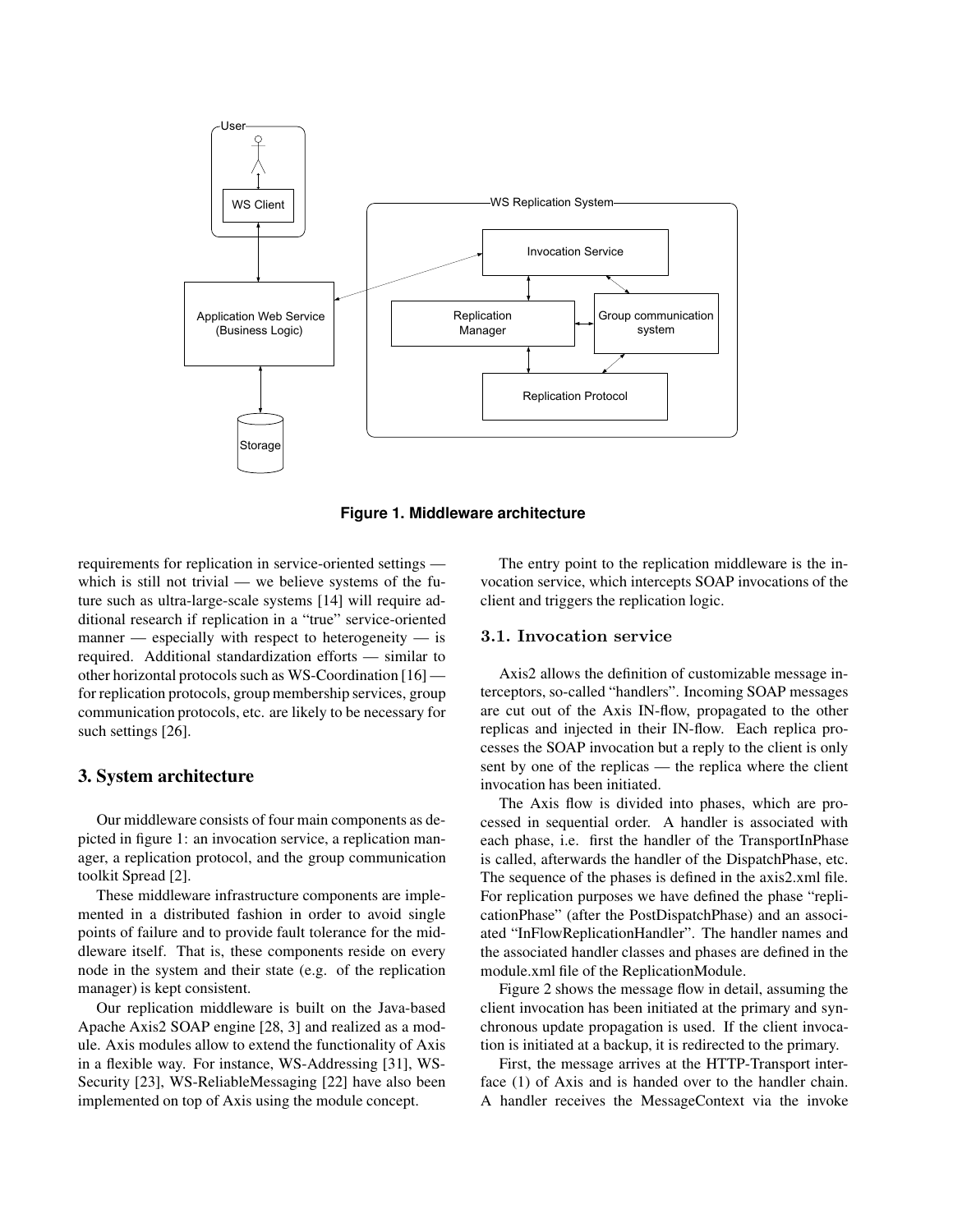

**Figure 2. Replication handler and message injection**

method. A MessageContext contains the Axis configuration, service and service group configuration, session information and the SOAP message. Since it is not possible to serialize the MessageContext in Axis2 and propagate it to other replicas, only the SOAP envelope and the To-endpoint are extracted by the InFlowReplicationHandler (2). The SOAP envelope is extended with a MessageHeader containing the MessageId and the host name of the primary. Afterwards, the SOAP envelope and the endpoint are stored in a ReplicationObject and multicast (3) to all replicas (including the primary) using the group communication toolkit Spread (see section 3.2 for group communication and section 3.4 for update propagation details). Sending the message to the primary as well is a convenient way to ensure consistency, since Spread delivers the message either to all or none of the group members. Otherwise state inconsistencies could occur, for instance if some replicas receive and process the SOAP message while others do not. The In-FlowReplicationHandler at the primary is blocked till the SOAP message re-appears at the ReplicationHandler. On the receiver sites, the ReplicationObject is received by the ReplicationListener (4) and injected (5) in the Axis IN-flow using LocalTransportSender. Again, the message passes through the handler stack till it reaches the InFlowReplicationHandler. This handler checks if a SOAP header of the primary is contained in the SOAP envelope. If this is the case, the middleware knows that the received message is a replicated message and distinguishes two cases. If the receiver is the primary, the blocking of the original SOAP message is released, the original message is processed and the result is returned to the client. The replicated message is discarded. If the receiver is a backup, the replicated message is processed but no response is sent to the client.

#### **3.2. Group communication toolkit**

Reliable multicast primitives are required for propagation of messages from the primary to the backup replicas. Reliable multicast, however, requires concise information about which nodes are operational and which are not. Besides for reliable multicast, monitoring of the replicated Web services is also required to take appropriate action in case of a fault. For instance, a backup has to be promoted to the new primary if the original primary crashes.

Thus, agreement on the membership of nodes in the system has to be achieved. A group membership service keeps track of membership changes of *dynamic* groups, caused by voluntary (join or leave) changes or failures (crashed or un-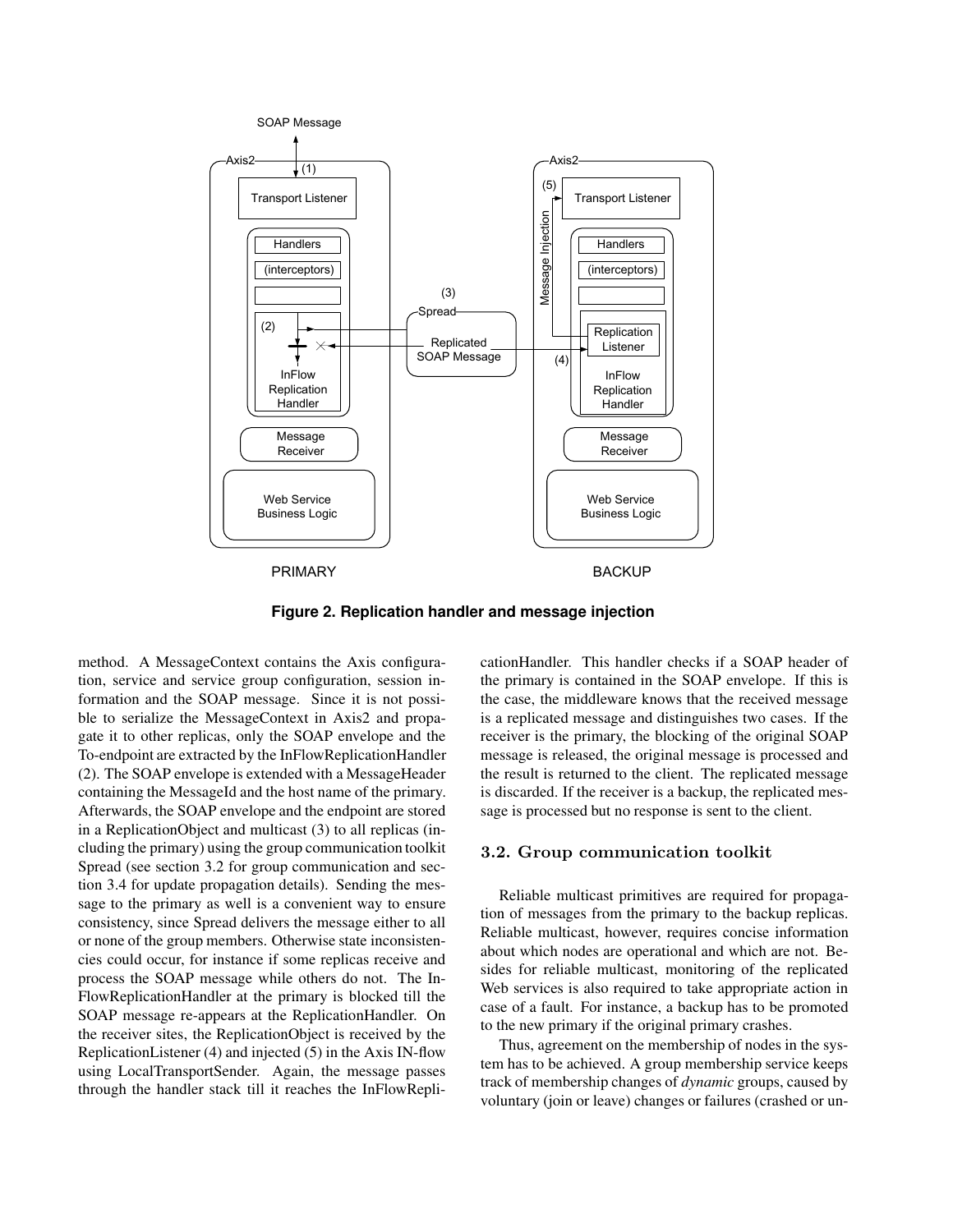

**Figure 3. Update propagation**

reachable nodes). A *view* contains the current members of a group. Group members are notified about group membership changes by the group membership service.

Since group membership changes have to be taken into account when a multicast is sent to a group, reliable multicast services are typically combined with a group membership service and referred as view-oriented group communication systems [12]. Group communication systems provide multicast primitives to (object, process, service) groups with configurable delivery and ordering guarantees.

Group communication systems have been widely used in the past as the basis for replication. For instance, group communication toolkits based on the virtual synchrony model [7, 8] developed at Cornell university by Birman's group "run the New York and Swiss stock exchange systems, the French air traffic control system, and the US Navy's Aegis-class warship" [6].

Since these toolkits hide much of the complexity for the programmer, we have chosen the Spread [2] toolkit for our replication middleware.

#### **3.3. Replication manager**

The purpose of the replication manager is to keep track of the location and roles of replicas, i.e. to manage the service groups. Thus, the replication manager processes membership messages<sup>2</sup> sent out by Spread and takes appropriate action if required. A membership message contains among others — the members of the group. Since this list is in the same order on all nodes, a simple policy for determining the primary is to select the first node entry as the primary. In case of network partitions (indicated by a CausedByNetwork message), no new primary is selected and only the partition with the original primary can continue.

State synchronization Besides replication of SOAP invocations, the replication middleware also needs to provide a mechanism for state synchronization if new replicas of a service shall be added to the system or a crashed replica recovers. One way would be to store all SOAP invocations in a reliable data store and replay them once a new service replica shall be synchronized with the existing replicas. However, this can be quite time-consuming, especially if the number of SOAP messages is large. Thus, our replication manager foresees a state transfer mechanism. Services that shall be replicated must implement the StateTransfer interface which contains methods for getting and setting the state.

#### **3.4. Replication protocol**

The replication protocol realizes update propagation from the primary replica to the backup replicas. Update propagation is performed via the multicast primitives of the Spread group communication toolkit. We have defined a data structure called ReplicationObject which is a wrapper for the actual SOAP payload and contains some additional meta data such as the initiator of the message, a message number, etc. This ReplicationObject is serialized into a byte array and propagated via Spread.

Figure 3 schematically depicts the update propagation process (some implementation details are omitted).

### 4. Performance evaluation

We have evaluated the performance of our replication framework using a simple user account management Web

<sup>2</sup>Four different membership messages are distinguished: join, leave, disconnected, and network.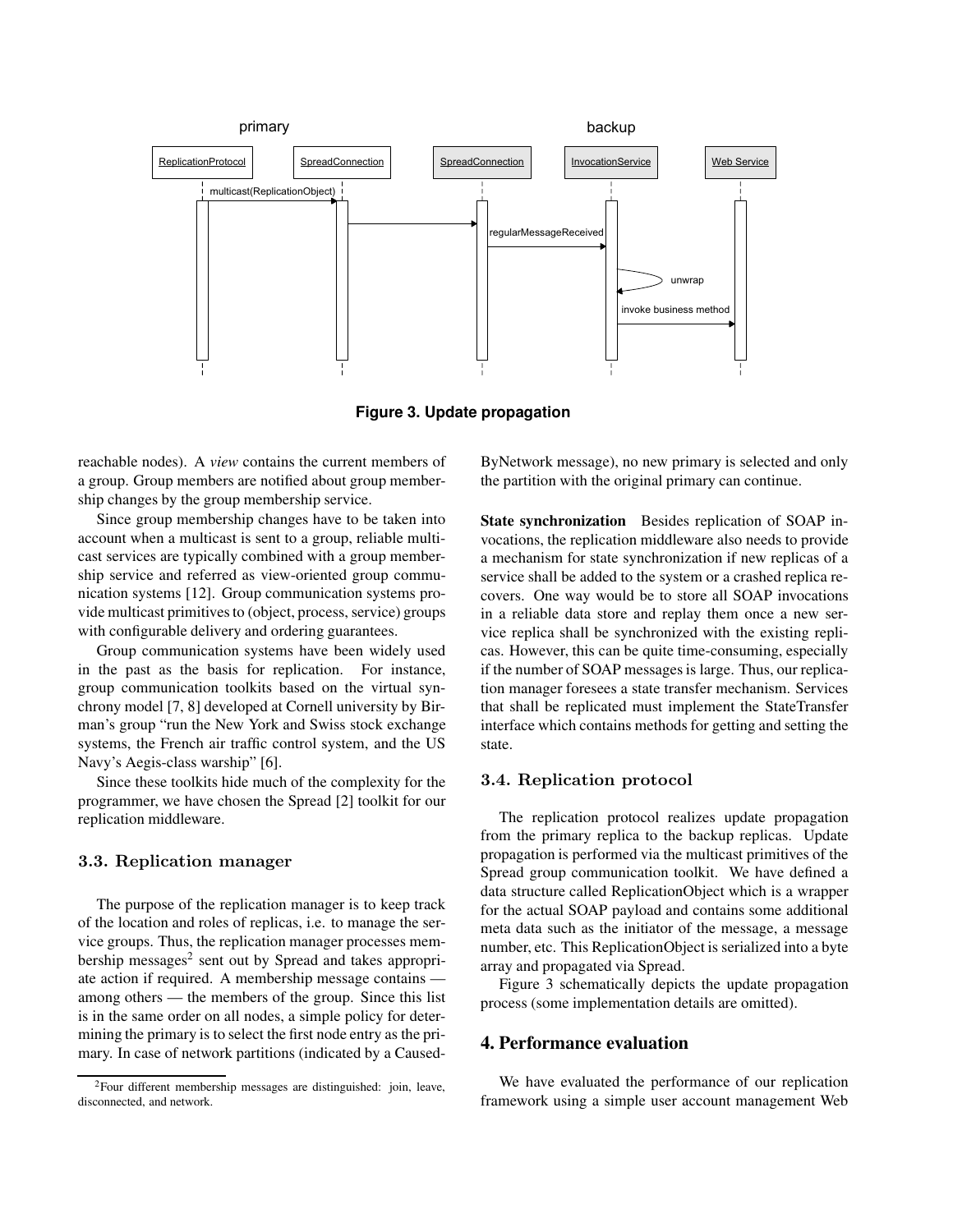

**Figure 4. Test infrastructure**

service. The Web service provides four methods: login(), createUser(), changeUser(), and deleteUser(). The first method is read-only while the other methods have write semantics. The state of our Web services is stored in an xml file.

The Web service is replicated at up to eight nodes with the following characteristics: Fujitsu-Siemens Esprimo P5915 PCs, Intel Core 2 Duo E6600 processors, 2GB RAM, Windows XP Professional. The client resides on a laptop computer HP nx6110, Intel PentiumM 1,73GHz, 2GB RAM, Windows XP Professional. The Java Runtime 1.5.0 10, Axis2 1.1 and the HTTP server integrated in Axis are used on all nodes. The measurements have been performed in a 100Mbit local area network using three 100Mbit switches (Netgear Fast Ethernet Switch FS105 5Port). Figure 4 depicts the test infrastructure:

We measured the performance of our replication middleware for 1 to 8 nodes (i.e. with up to 7 backups). Four independent iterations of the following sequence have been performed: 400 x createUser(), 400 x login(), 400 x changeUser(), 400 x deleteUser(). Initially, the state of the Web service (i.e. the xml file) contained information about 203 users. Figure 5 shows the median of the duration for 400 invocations of each of the write methods, initiated at one of the backup replicas. The overhead of a replicated system compared to a non-replicated system (1 node) is (i) relatively small in a LAN setting and (ii) remains relatively constant for a small number of nodes. This result is in line with the performance measurements presented by Amir et al. [1] for the Spread toolkit. The scalability of our middleware primarily depends on the scalability of Spread, i.e. Spread's algorithms for group membership management and reliable multicast.

The performance of the login() operation is independent of the number of replicas, since synchronous update propagation is used by our replication protocol and thus read op-



**Figure 5. Update propagation: client invoked backup**

erations can be performed at any replica. 400 login() calls require approximately 7.5 seconds.

# 5. Related work

Few middleware solutions have been proposed for service-oriented systems:

Primary-backup replication of Web services is offered by the FT-SOAP (Fault-Tolerant SOAP) middleware [20]. While our replication middleware builds upon Axis2, FT-SOAP has been integrated with the predecessor Axis1. Due to a major redesign of Axis from version 1 to version 2, porting FT-SOAP to Axis2 would require significant effort. Moreover, many of the Web services standards have changed since the introduction of FT-SOAP in 2003.

FAWS [17] provides primary-backup replication as well but is not fault tolerant since the middleware components are not replicated.

A different failure model than ours—namely byzantine [19] behavior—is addressed by Thema [21]. Thema is based on the Castro-Liskov Practical Byzantine Fault Tolerance state machine replication protocol [11].

The WS-Replication [29] middleware offers transparent active replication, also based on Axis1. The major components in WS-Replication are a *Web service replication component* and a *reliable multicast component*. The former component enables active replication of Web services while the latter — called WS-Multicast — provides SOAPbased group communication. Moreover, WS-Multicast performs failure detection (which is required for group communication) by a SOAP-based ping mechanism. WS-Multicast can also be used independently from the overall WS-Replication framework for reliable multicast in a Web service environment. The SOAP group communication sup-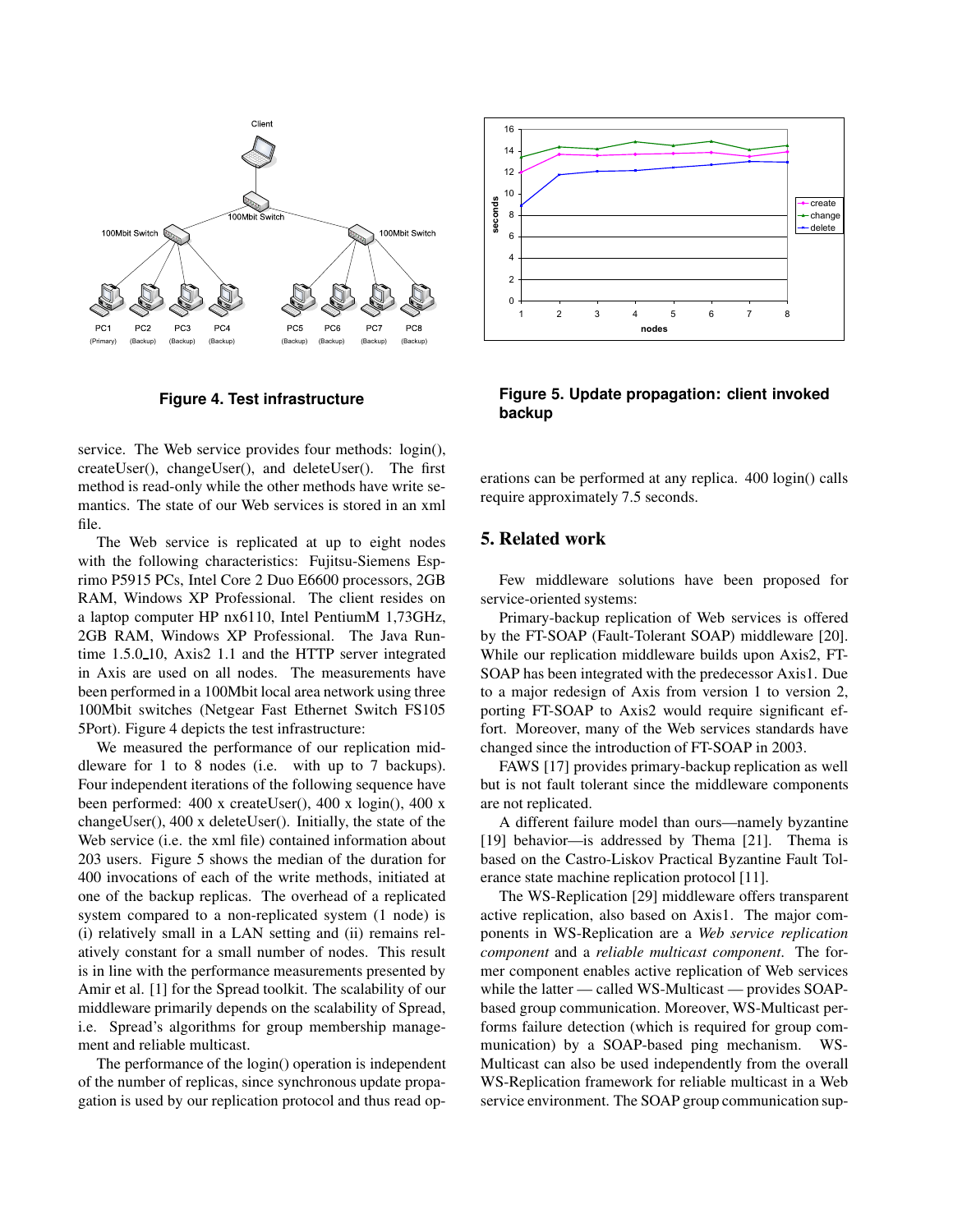port has been built on the JGroups [18] toolkit. Currently, WS-Multicast is not available on an open-source basis, thus, we used the Spread group communication toolkit in our framework. Ye's and Shen's framework [32] also offers active replication based on group communication. Besides providing a different replication protocol compared to these frameworks, our solution is different to these approaches since it can be easily adapted for a variety of other protocols (e.g. coordinator-cohort) since replication management and protocol have been clearly separated in our framework.

ADAPT [5] is a J2EE replication framework integrated into the JBoss application server that allows to plug-in replication protocols. Besides replication of Enterprise JavaBeans it supports replication of Axis1 Web services as well. The Web services might contain session state but services that invoke other Enterprise JavaBeans or call a database are not supported.

As we have argued based on a comparison on an architectural level in [25] and discussed in an experience report [27], Web service replication middleware shares many commonalities with distributed object replication middleware.

## 6. Conclusion and future work

We have presented a primary-backup replication middleware for Web services built upon the Java-based Axis2 SOAP engine. The middleware has been implemented as an Axis2 module and constitutes four major architectural units:

- *•* A *Replication Manager*, mainly for management of service groups and overall configuration of the replication logic.
- *•* A *Replication Protocol* unit, primarily realizing update propagation.
- *•* An *Invocation Service* for interception of client calls and triggering of the replication logic.
- *•* The group communication toolkit *Spread* for reliable multicast to groups and membership monitoring.

Performance evaluations of our middleware implementation in a LAN setting show the relatively low overhead of replication if the number of replicas is small. While the middleware overhead for replication remains the same in a wide area setting, total response time from the client point of view will be higher due to increased network delays. If the performance overhead is not acceptable and replica consistency can be slightly weakened, asynchronous update propagation can be used instead of the synchronous variant chosen in our experiment.

As future work, we plan to implement other replication protocols such as the original primary-backup approach using state transfer for update propagation, active replication, and coordinator-cohort replication. Moreover, transactional support and a security concept shall be integrated.

# 7. Acknowledgements

This work has been partially funded by the European Community under the Framework Programme 6 IST project DeDiSys (Dependable Distributed Systems, contract number 004152, http://www.dedisys.org).

#### References

- [1] Y. Amir, C. Danilov, M. Miskin-Amir, J. Schultz, and J. Stanton. The spread toolkit: Architecture and performance. Technical report, Johns Hopkins University, 2004. http://www.cnds.jhu.edu/pub/papers/cnds-2004-1.pdf.
- [2] Y. Amir, C. Danilov, and J. Stanton. A low latency, loss tolerant architecture and protocol for wide area group communication. In *Proc. Int. Conf. on Dependable Systems and Networks*, pages 327–336. IEEE CS, 2000.
- [3] Apache. Axis2, http://ws.apache.org/axis2/.
- [4] A. Avizienis, J.-C. Laprie, B. Randell, and C. Landwehr. Basic concepts and taxonomy of dependable and secure computing. *IEEE Trans. Dependable Secur. Comput.*, 1(1):11–33, 2004.
- [5] O. Babaoglu, A. Bartoli, V. Maverick, S. Patarin, J. Vuckovic, and H. Wu. A framework for prototyping J2EE replication algorithms. In *On the Move to Meaningful Internet Systems 2004: CoopIS, DOA, and ODBASE*, volume 3291 of *LNCS*, pages 1413–1426. Springer, 2004.
- [6] K. Birman. Can web services scale up? *IEEE Computer*, 38(10):107–110, 2005.
- [7] K. Birman and T. Joseph. Exploiting virtual synchrony in distributed systems. In *Proc. 11th ACM Symposium on Operating systems principles*, pages 123–138. ACM Press, 1987.
- [8] K. Birman and T. Joseph. Reliable communication in the presence of failures. *ACM Trans. Comput. Syst.*, 5(1):47–76, 1987.
- [9] K. Birman, T. Joseph, T. Raeuchle, and A. El Abbadi. Implementing fault-tolerant distributed objects.